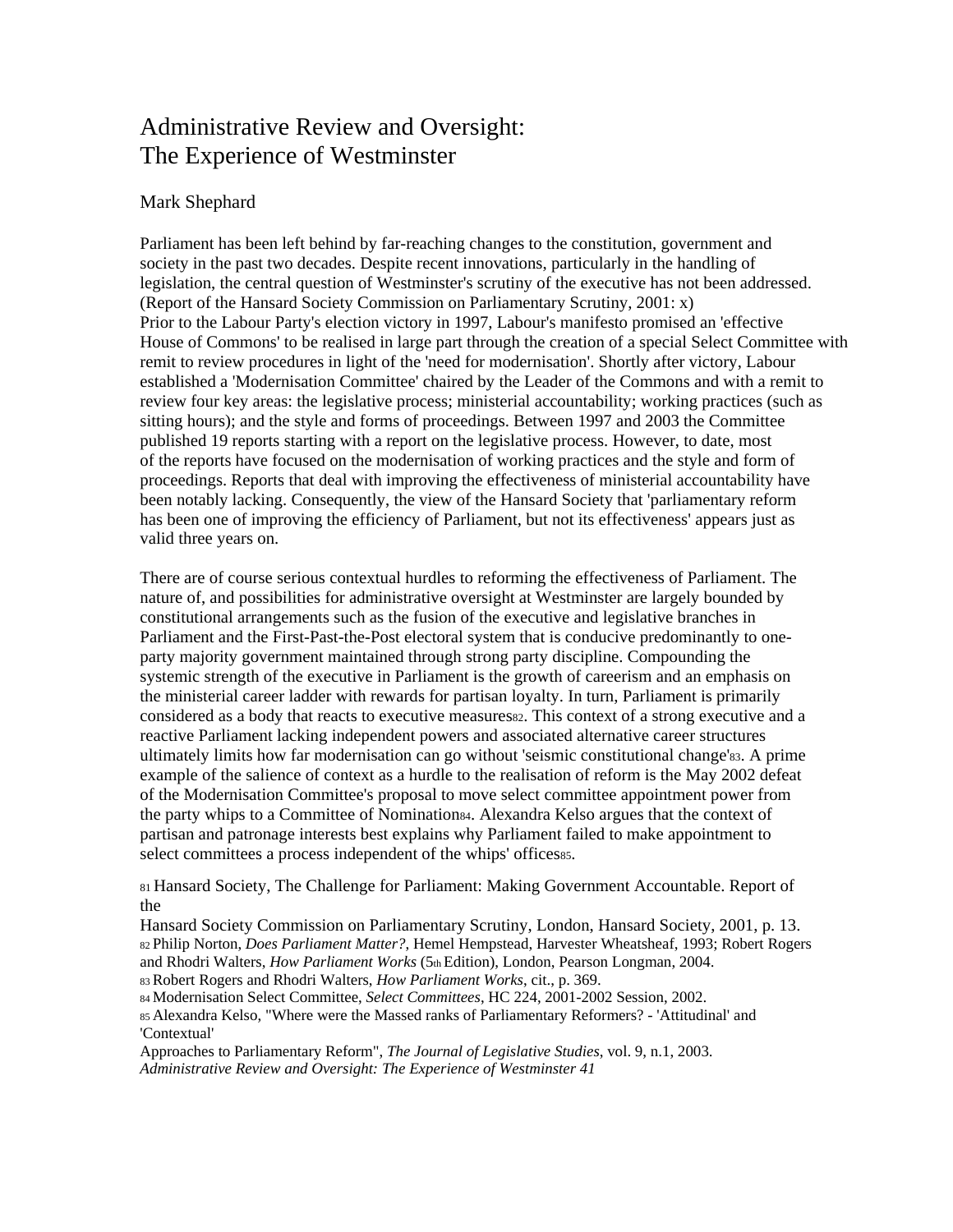As well as context, the behaviour of parliamentarians can be a factor in determining the effectiveness of Parliament in executive oversight. Philip Norton stresses the importance of attitudinal and behavioral changes occurring alongside any institutional reforms so: "There is no point strengthening the House of Commons if MPs are unable or unwilling to exploit the opportunities afforded by such change"87.

However, David Judge challenges the Norton view on the basis that the normative system of the House reflects the preferences of those with the most power and so attitudinal change and internal procedural reform will invariably fail unless key constitutional arrangements are addressedss.

#### *Oversight and Effectiveness in the Westminster Parliament*

The primary means of oversight in the Westminster Parliament are through debates, questions, and committees89. What follows is a discussion of key aspects of these means in the House of Commons as well as an attempt to assess their effectiveness.

The salience of debates in the House of Commons as a means of oversight are constrained from the outset as the government controls not only the timetable but much of the ground on which it will debate90. However, even on its own ground, government does not dominate entirely. Rogers and Walters use the example of the 2003 government debate and vote on war with Iraq to illustrate the government's unprecedented decision to seek Parliament's approval for military action despite it being a prerogative power of the executive. As well as Parliament possibly having captured a prerogative power of the executive, Rogers and Walters argue that this decision has set a precedent that future governments may have to uphold if they wish to be seen as acting legitimately91. In addition, while the government may control the timetable, there are 20 Opposition Days (or 120 hours) in which the opposition parties can debate and vote on a substantive motion of their choosing. Recent subjects chosen by the opposition have included advocating a referendum on the EU constitution and, questioning the military situation in Iraq, and the security of the electricity supply.

Opposition Days provide a means for the opposition parties to scrutinise the actions and policies of the Government and selected subjects typically reflect domains where the opposition parties feel that the Government is particularly exposed to criticism.

As to the effectiveness of Opposition Day debates, the evidence depends on whom you consult and what you measure. When the Hansard Society surveyed parliamentarians in June 2000, one of the questions they asked was 'How effective are Opposition Day debates in securing information and explanation from Government?'92. Of the 179 responses they received, less than one in four replied that they were effective. The Hansard Society Commission concluded that the predictable defeat of opposition motions during debates combined with the 'low quality of debate in general', the 'little

86 Philip Norton, *Parliament in the 1980s*, Oxford, Basil Blackwell, 1985; Philip Norton, *Strengthening Parliament:* 

*The Report of the Commission to Strengthen Parliament*, London, The Conservative Party, 2000.

87 Philip Norton, *Strengthening Parliament*, op. cit., p. 21.

88 David Judge, *The Parliamentary State*, London, Sage, 1993, p. 215.

89 Philip Norton, *Does Parliament Matter?*, op. cit., p. 89.

90 Hansard, *The Challenge for Parliament*, op. cit.

91 Robert Rogers and Rhodri Walters, *How Parliament Works*, op. cit., p. 374.

92 Hansard Society, *The Challenge for Parliament*, op. cit., p. 131-132.

*42 Mark Shephard*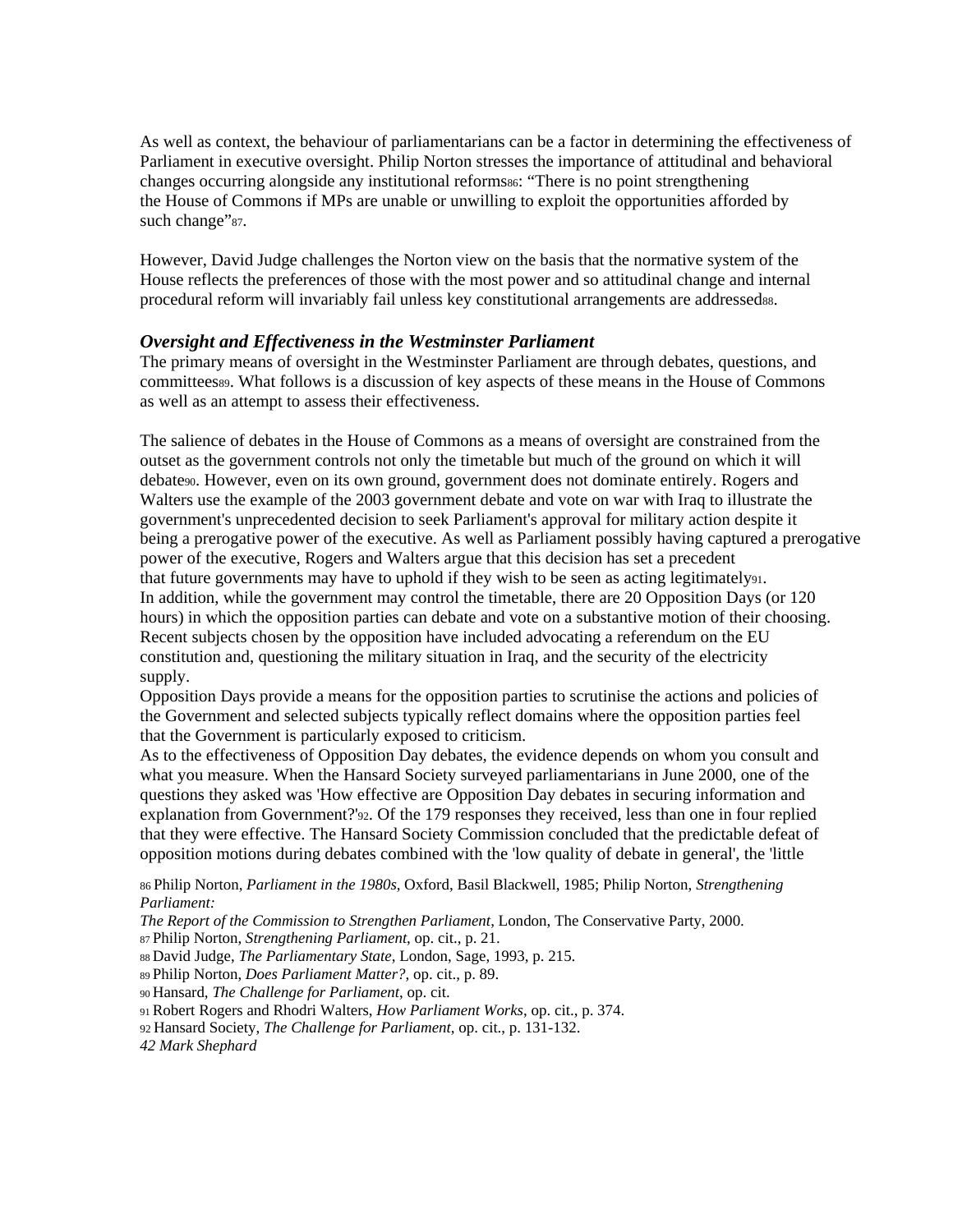public interest' and the usage of the procedure 'to identify which MPs deserve promotion' meant that 'debates may no longer be suitable for today's politics'93.

However, the effectiveness of Opposition Days is hard to measure and the conclusions of the Hansard Society Commission may be a little harsh given the evidence. While opposition motions are routinely defeated, they can have indirect effects such as capturing and/or perpetuating media coverage and pressure on the Government.

One such example was the October 2001 Opposition Day debate deploring spin tactics in the Department of Transport, Local Government and the Regions. The debate focused on the call for special adviser Jo Moore to resign over an email instructing colleagues to 'bury' bad news in the wake of the September  $11<sub>th</sub>$  attacks. Jo Moore eventually resigned in February 2002 after constant media pressure and additional allegations of inappropriate behaviour. While the Opposition Day debate was not immediately or entirely instrumental in Moore's resignation, it is conceivable that it played some part. Another more recent example concerns the government's April 2004 u-turn over the possibility of holding a referendum on the EU constitution.

As well as Opposition Days, there are half-hour adjournment debates, very occasional emergency adjournment debates, Early Day Motions and since 1999, parallel sittings in Westminster Hall for debates on less contentious business such as committee reports and adjournment debates. The halfhour adjournment debates occur at the end of each day and allow back-benchers to raise an issue with the government that typically reflects a specific constituency concern that an MP wants the relevant minister to respond to. Early Day Motions are rarely debated but are used by MPs to express opinions on subjects and provide governments with indicators of levels of back-bench support and opposition on issues.

Arguably more important than debates, parliamentary questions (PQs) provide back-benchers an opportunity to call ministers to account. PQs include written questions and oral questions (departmental Question Time, inter-departmental Question Time, Prime Minister's Questions, Private Notice Questions, and questions following ministerial statements).

Departmental Question Time lasts roughly an hour each Monday through Thursday while the Parliament is sitting. While the government decides the departmental rota for Question Time, on balance each department faces scrutiny from the Parliament approximately once every four weeks. Inter-departmental Question Time in the parallel chamber is a recent innovation (2003- ) that reflects attempts at 'joined-up' government for those issues such as crime that straddle departmental briefs.

The format of Prime Minister's Questions changed under Tony Blair from twice-weekly question periods on Tuesdays and Thursdays to one 30-minute question period on Wednesdays. While the overall duration of PMQs remains the same, and although time-wasting introductions and reiteration of replies have been removed from the procedure under Blair, there is still some criticism of the change, particularly the loss of twice-weekly questioning. The Report of the Commission to Strengthen Parliament (aka the Norton Commission) favours a return to twice-weekly question periods on Tuesdays and Thursdays, each of 30 minutes. The rationale behind this recommendation is

93 Hansard, *ivi*, pp. 50-51. *Administrative Review and Oversight: The Experience of Westminster 43* 

that it would help restore the importance of Thursdays as a major business day and that it would connect the PM more with the Parliament94.

Private Notice Questions (PNQs) are questions of an urgent nature on key issues of national importance and are granted at the discretion of the Speaker. Once granted, ministers are given short notice to appear before Parliament and can be questioned as long as the Speaker permits. Unlike PNQs, statements by ministers are more common, are prompted by the executive, and provide the government with a chance to inform the House (pre-empting PNQs) on key issues that arise. However,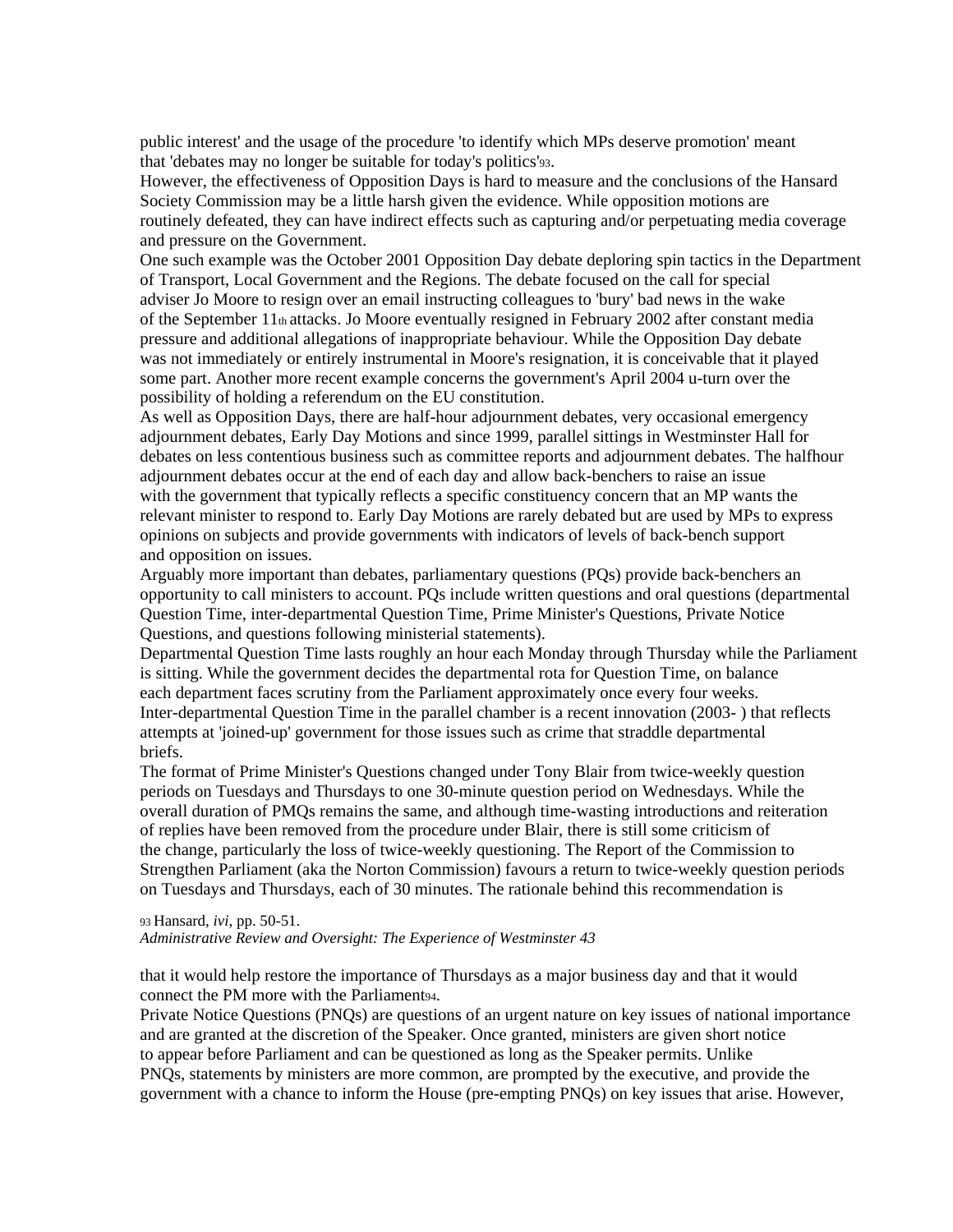statements by ministers are generally followed by questions, again at the discretion of the Speaker.

Again, effectiveness of questions depends on whom you consult and what you measure. Out of the various types of questions, the Hansard Society found that just over half of MPs surveyed rated written questions as effective in securing information and explanation from governmentss. By comparison, oral questions were rated as less effective (effectiveness ranging from 45% for ministerial statements; 43% for Private Notice Questions; 25% for Question Time, to a low 8% for Prime Minister's Questions).

One of the reasons why written questions are generally perceived as being more effective than oral questions is that whereas oral questions perform other legislative functions such as political point scoring and tension release, written questions permit a more focused and persistent means of oversight. As an example of this distinction, Walters and Rogers note how Labour MP Tam Dalyell's determined usage of written questions led to the uncovering of misinformation during the Falkland's conflict<sub>96</sub>.

Of the oral questions, PNQs and ministerial statements are regularly singled out as procedures that the government should give more time to by curtailing other less effective procedures such as debates97. Responding primarily to a different recommendation in the Procedures Committee Report (2002), the government opted to reduce the period of notice for questions to ministers from ten to three sitting days arguing that this would encourage 'more topical and relevant' questioning98. The government rejected calls for extensions of departmental Question Time on a single subject due to time pressures. However, the government did consent to a once a week, hour-long session of questioning in Westminster Hall.

Since the mid-1990s, the Public Administration Select Committee and its predecessor (Public Services Committee) have produced six reports on ministerial accountability and parliamentary questions. In their latest report, the Public Administration Select Committee continue to lament the evasive nature of many government replies to questions: "…the government's approach to answering

94 Philip Norton, *Strengthening Parliament*, cit., p. 20-21.

95 Hansard Society, *The Challenge for Parliament*, op. cit., p.131-132.

96 Robert Rogers and Rhodri Walters, *How Parliament*, cit*.*, p.303.

97 Philip Norton, *Strengthening Parliament*, op. cit. ; Hansard Society*, The Challenge for Parliament: Making* 

*Government Accountable*, cit. ; Procedure Committee, *Government Response to the Procedure Committee Report on Parliamentary Questions (HC 622)*, Cm 5628, 2002. 98 Procedure Committee, *ivi* , p. 4.

questions has, at times, been characterised as minimising the opportunity for scrutiny of its actions through careful and skilful crafting of answers."99

The Committee acknowledges that the 1990s publication of codes of conduct, codes for access, and guidance on answering PQs have increased the duty on government to account for its actions. However, it criticises the government for treating public inquiries like the Hutton Inquiry more seriously ('committed to co-operating fully') than either PQs or Select Committees ('information provided… as appropriate')100.

Of particular concern to the Committee are the issues of quality of replies and unanswered questions (often due to either prohibitive costs, future promises of replies, or exemption in the *Code of Access to Government Information*). In response to the concerns, the government has agreed to answer 'reasonable requests' about refusals to answer questions within 20 days, and has also agreed to specify the source of any exemption in its replies  $101$ . However, the Committee is sceptical about the government's level of commitment to its promises and has reacted by strengthening recommendations102. More important than either debates or questions are the oversight roles performed systematically by select committees since 1979. While acknowledging that the comparative effectiveness of the select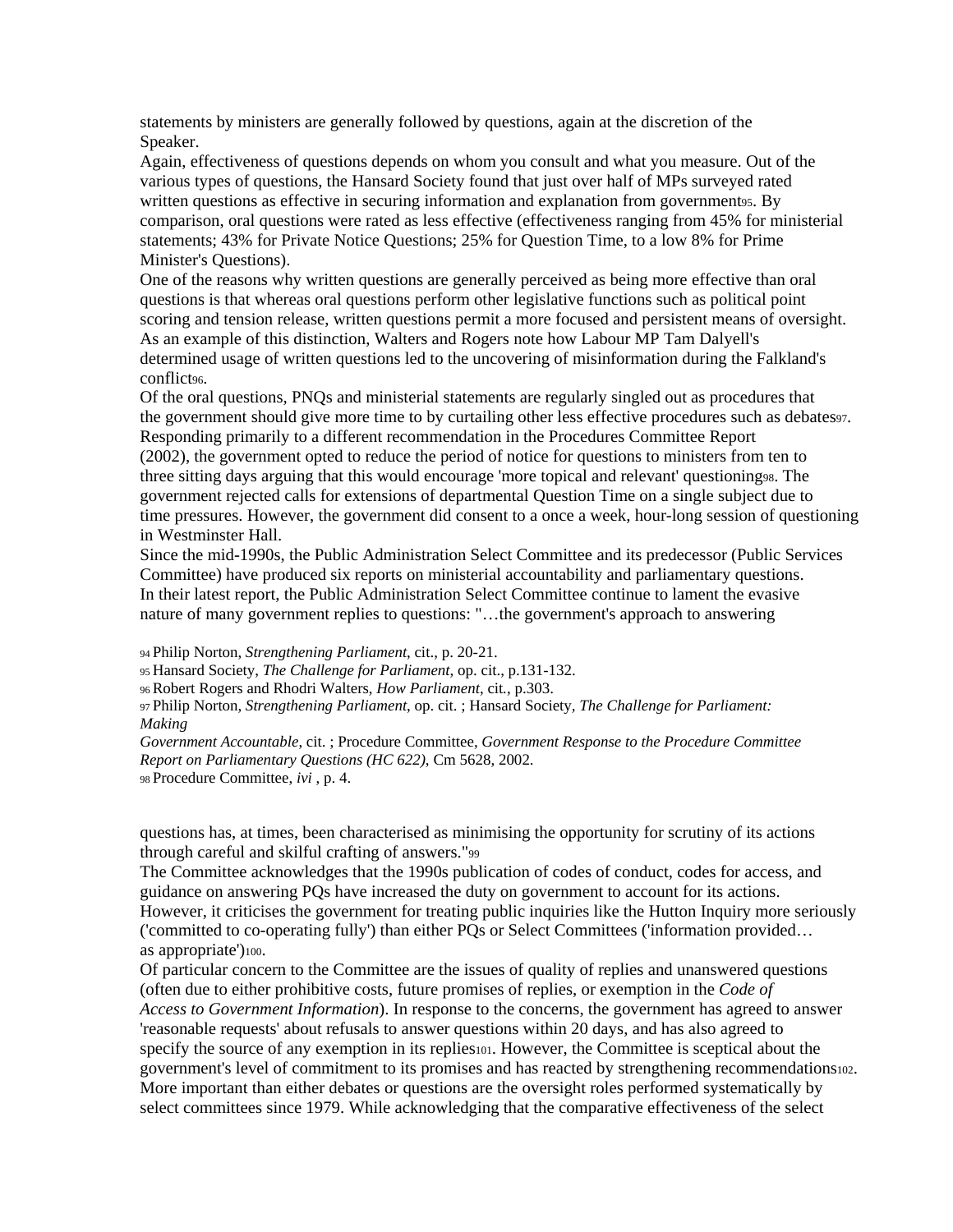committee system is constrained by the constitutional framework (primarily no separation of powers), single-party governments, and strong party loyalties, the Liaison Committee reported that the 'select committee system has been a success' and it has 'provided independent scrutiny of the government'103. Findings from the Hansard Society survey of MPs support this perspective as 84 per cent rated select committee hearings as effective in securing information and explanation from government104.

There are several types of select committee. First, departmental select committees shadow each government department and are responsible for the detailed oversight of government and public body expenditure, administration and policy. Second, inter-departmental select committees primarily oversee activities that cross-cut government departments, for example, the Environmental Audit Committee, the European Scrutiny Committee, the Public Accounts Committee, and the Public Administration Committee. Third are select committees that deal with the procedures and administration of the House, for example, the Liaison Committee (which largely comprises select committee chairs and considers matters relating to the work of select committees), the Procedures Committee and the Modernisation of the House of Commons Committee.

Interest in reforming the select committee system has strengthened in recent years. Recommendations for reform have been wide-ranging (from increased resources to the establishment of independent appointment committees) and successes to date have been mixed.

99 Public Administration Select Committee, Ministerial Accountability and Parliamentary Questions: The Government Response to the Committee's Ninth Report of Session 2001-2002, HC 136, 2002-2003 Session, 2002, p. 5. 100 Public Administration Select Committee, *ivi*, p. 6. 101 Public Administration Select Committee, *ivi*, p. 5. 102 Public Administration Select Committee, *ivi*, p. 20. 103 Liaison Committee, *Shifting the Balance: Select Committees and the Executive*, HC 300, 1999-2000 Session, 2000, p. 2. 104 Hansard Society, *The Challenge for Parliament*, cit., pp. 131-133. *Administrative Review and Oversight: The Experience of Westminster 45* 

One of the most contentious issues surrounding select committees is the independence of membership. In 2001, when the government attempted to remove two of its most ardent critics from select committee chair positions, the House of Commons voted against the motion and the critics were reinstated. Current selection procedures are still highly influenced by the party whips and the composition of each committee is generally proportionate to the balance of the parties on the floor of the House of Commons. The Liaison Committee (2000), the Norton Commission (2000), and the Modernisation Committee (2002) all favoured removing powers of selection from the whips. Proposing a more independent Committee of Nomination, the proposal of the Modernisation Committee was defeated in a 2002 vote in the House of Commons.

Other recommendations for reform have met with more success. Arguably the most important government concession to select committee scrutiny has been the Prime Minister's agreement to be questioned by the Liaison Committee. Although initially the PM had rejected a 2001 Public Administration Committee recommendation to appear before it on a yearly basis to discuss the then Government's Annual Report, in April 2002, the PM offered the Liaison Committee a twice yearly questioning period of some two to two and a half hours on domestic and international affairs. To date, the PM has been questioned on a variety of subjects including the Iraq war. Rogers and Walters perceive this as a further executive concession to Parliament that will be difficult for future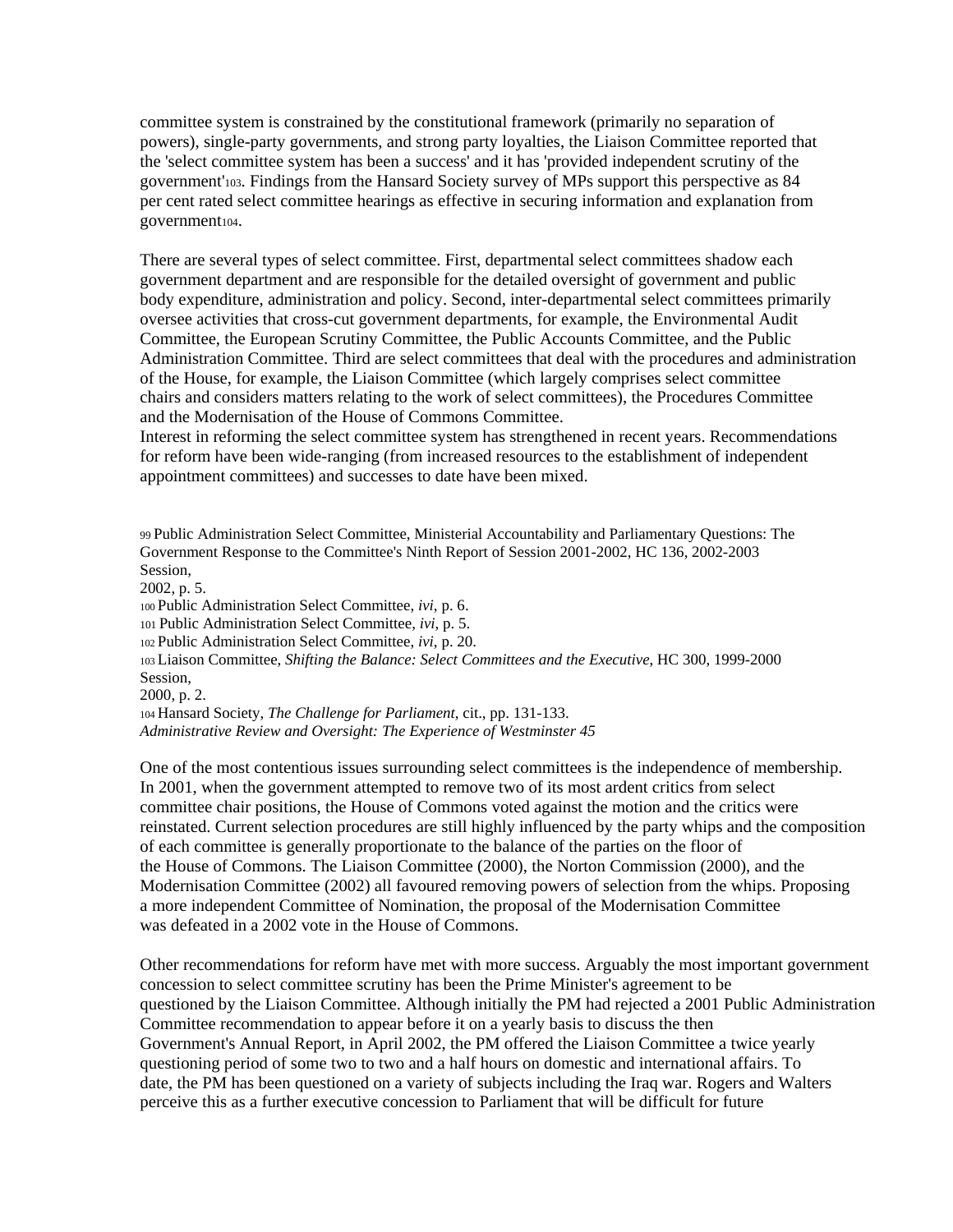#### PMs to withdraw from $105$ .

A further advance for the select committee system is the 2003 recommendation to reward departmental and most inter-departmental select committee chairs with £12,500 on top of their MPs salaries (Review Body on Senior Salaries, 2003). One of the recommendations of the Norton Commission was that select committees should offer an alternative career path to that of ministerial office106. While not universally popular both inside and outside the House, this move toward variable parliamentary salaries is arguably an important first step in any attempt to alter the current imbalances in career incentives between the legislative and executive branches. Another recent advance for select committees has been the creation and extension of staffing resources for the Scrutiny Unit - a body that provides select committees with advice on expenditures and draft legislation. This development reflects the recent emphasis that the Modernisation and Liaison Committees have placed on supporting a more systematic and less ad hoc approach to the exercise of scrutiny. In June 2002, the Liaison Committee established guidance on four objectives and ten core tasks for departmental select committees:

### *Objective A: To examine and comment on the policy of the department.*

Task 1: To examine policy proposals from the UK Government and the European Commission in Green Papers, White Papers, draft Guidance etc., and to inquire further where the Committee considers

it appropriate.

Task 2: To identify and examine areas of emerging policy, or where existing policy is deficient, and make proposals.

Task 3: To conduct scrutiny of any published draft bill within the Committee's responsibilities.

105 Robert Rogers and Rhodri Walters, *How Parliament Works*, cit., p. 375 106 Philip Norton, *Strengthening Parliament*, cit., p. 69.

Task 4: To examine specific output from the department expressed in documents or other decisions.

# *Objective B: To examine the expenditure of the department.*

Task 5: To examine the expenditure plans and out-turn of the department, its agencies and principal NDPBs.

#### *Objective C: To examine the administration of the department.*

Task 6: To examine the department's Public Service Agreements, the associated targets and the statistical measurements employed, and report if appropriate.

Task 7: To monitor the work of the department's Executive Agencies, NDPBs, regulators and other associated public bodies.

Task 8: To scrutinise major appointments made by the department.

Task 9: To examine the implementation of legislation and major policy initiatives.

# *Objective D: To assist the House in debate and decision.*

Task 10: To produce reports which are suitable for debate in the House, including Westminster Hall, or debating committees $107$ .

However, despite some recent advances (both own initiative and executive concessions), the select committee system continues to attract calls for reform, most notably in relation to access to papers and people, and on improving committee impact on the work and policies of governmentios. Key hurdles to effective oversight of government departments remain, for example, lack of prime time in Parliament to